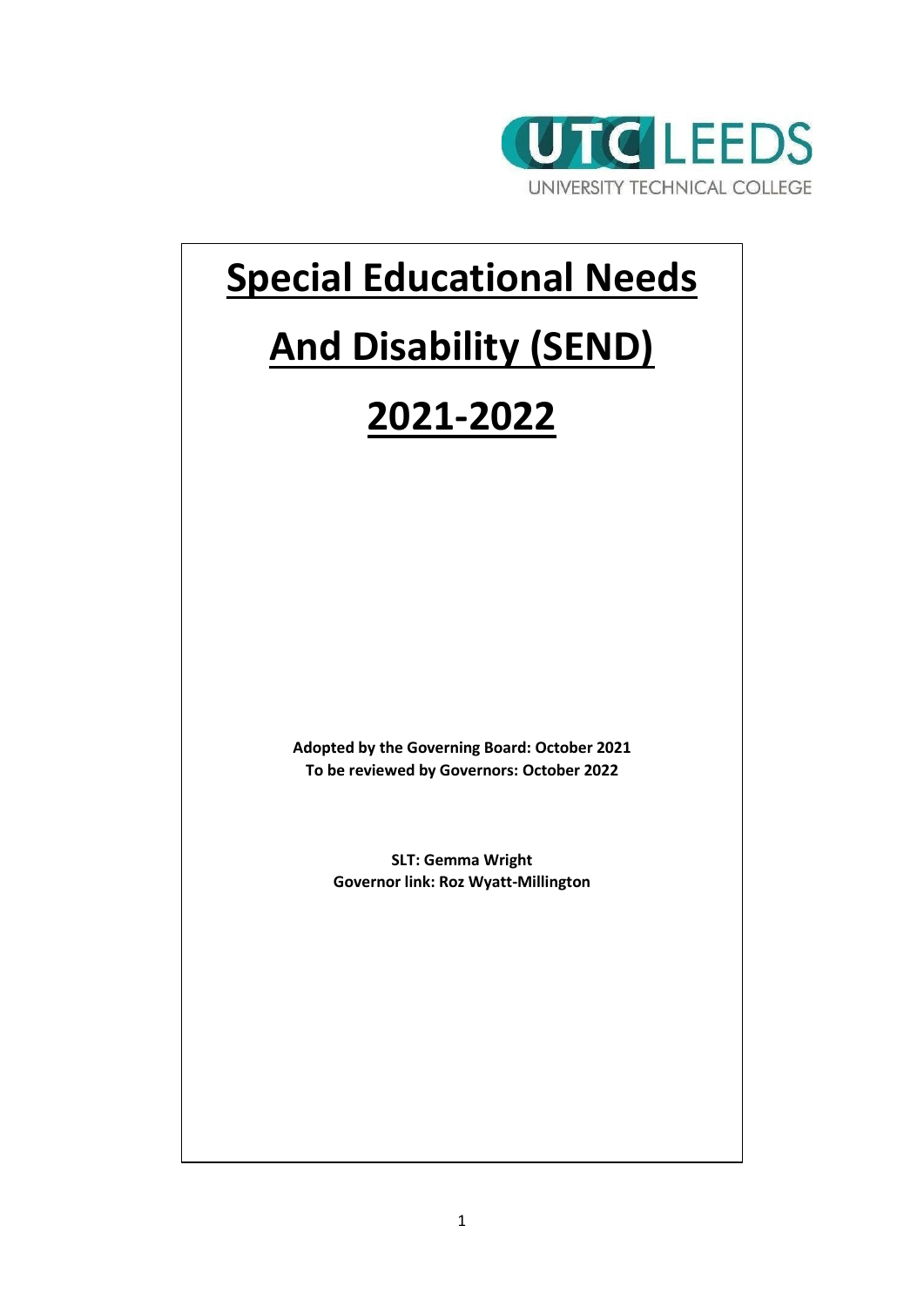## **1. Introduction**

UTC Leeds is committed to the principle that every student has individual needs, has an entitlement to access the full curriculum offer and be fully included in all aspects of the life of UTC Leeds irrespective of ability, race, gender or need and should be respected and valued as individuals.

UTC Leeds will address the needs of different groups of learners and deliver high quality learning and teaching practices which will allow every learner to achieve their potential. Where required, UTC Leeds will adapt the environment and equipment, as much as is practicably possible, as well as seeking specialist advice from outside the organisation to enhance its ability to support all learners. UTC Leeds will seek to remove all barriers to learning and achievement.

## **2. Aims and Objectives**

The aims of this policy and associated procedures are to ensure that:

- an inclusive approach to education is promoted at UTC Leeds.
- high quality learning and teaching is promoted for all learners at UTC Leeds.
- learners with special educational needs join in the activities of the school together with those who do not have special educational needs, so far as it is compatible with the efficient education of other learners
- UTC Leeds meets its legal obligation to provide access to the curriculum for all learners whilst recognising their individual needs
- where the Principal or the appropriate Governor has been informed by the LA that a learner has special educational needs, those needs will be made known to staff
- all UTC Leeds staff are aware of the importance of identifying and providing for learners who have special educational needs
- the Principal, staff and Governors report annually to parents on the effectiveness of this policy and provision for learners with special educational needs
- all staff are clear regarding roles and responsibilities in the implementation of the policy.

UTC Leeds recognises that it has a responsibility to meet the needs of all learners in the institution and as such believes in early identification, clear assessment processes and appropriate provision for all learners.

## **3. Legal Framework**

UTC Leeds ensures inclusion practices relating to special educational needs meet the criteria set out in the following Acts and guidance:

● SEND Code of Practice: 0-25 years. (Statutory guidance for organisations who work with and support children and young people with SEND) (April 2014/2015)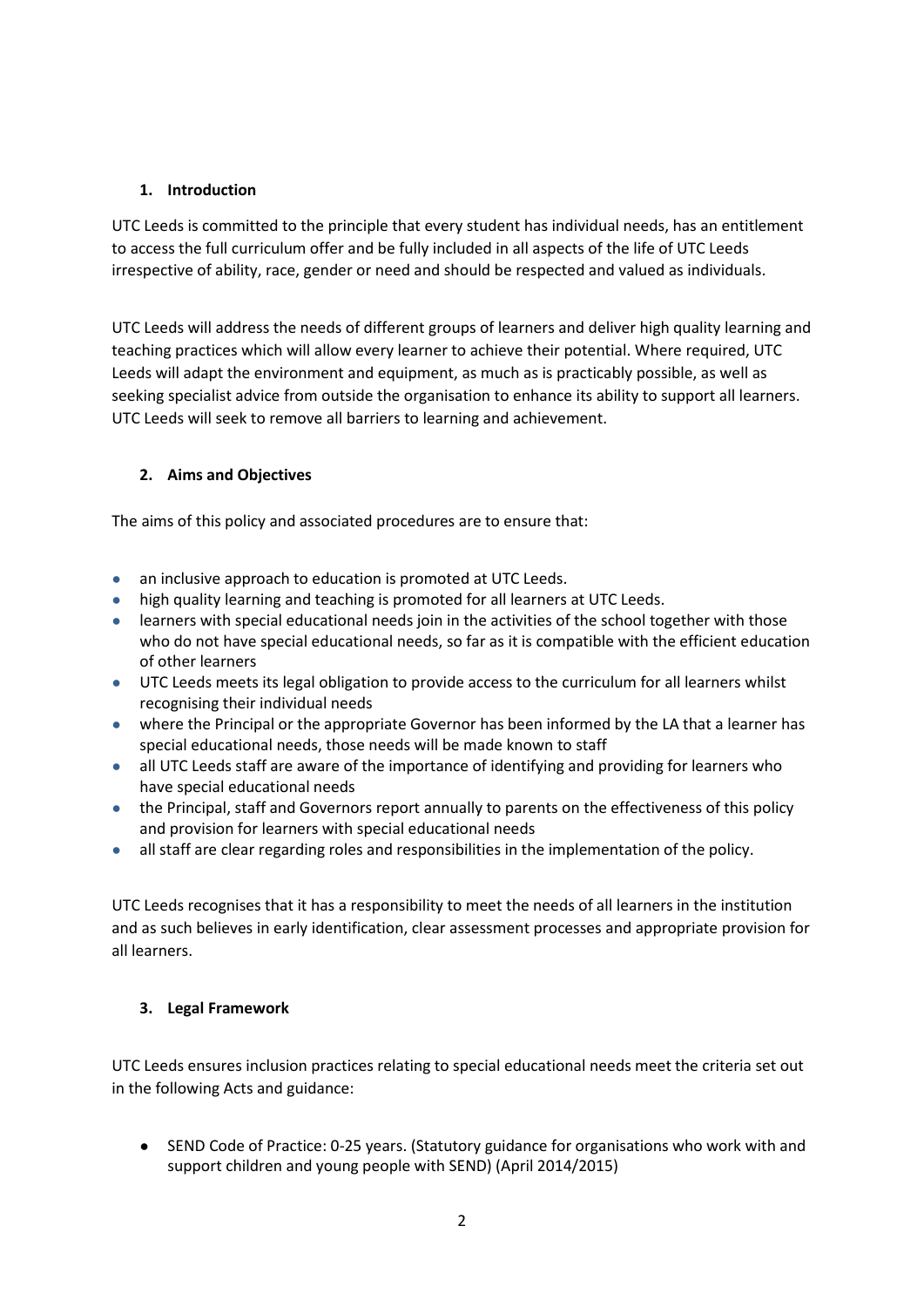- The SEND Regulations (2014)
- Children's and Families Act (2014)
- The Equality Act (2010)
- JCQ General Regulations for Approved Centres 21-22

## **4. Definitions**

UTC Leeds accepts the definition below of SEND, as set out in the Revised Code of Practice 1:3:

Children have special educational needs if they have a learning difficulty which calls for special educational provision to be made for them. Children have a learning difficulty if they:

● have a significantly greater difficulty in learning than the majority of children of the same age

or

● have a disability which prevents or hinders them from making use of educational facilities of a kind generally provided for children of the same age in schools within the area of the local education authority

and

● are under compulsory school age and fall within the definition above or would so do if special educational provision was not made for them. Children must not be regarded as having a learning difficulty solely because the language or form of language of their home is different from the language in which they will be taught.

Special educational provision means:

For children of two or over, educational provision which is additional to, or otherwise different from, the educational provision made generally for children of their age in schools maintained by the LEA, other than special schools.

## **5. Special Educational Needs**

Under the SEND Code of Practice 2014 students identified as having a special educational need (SEN) will be considered within one or more of the four following categories of need:

- 1. Communication and Interaction
- 2. Cognition and Learning
- 3. Social, emotional and mental health difficulties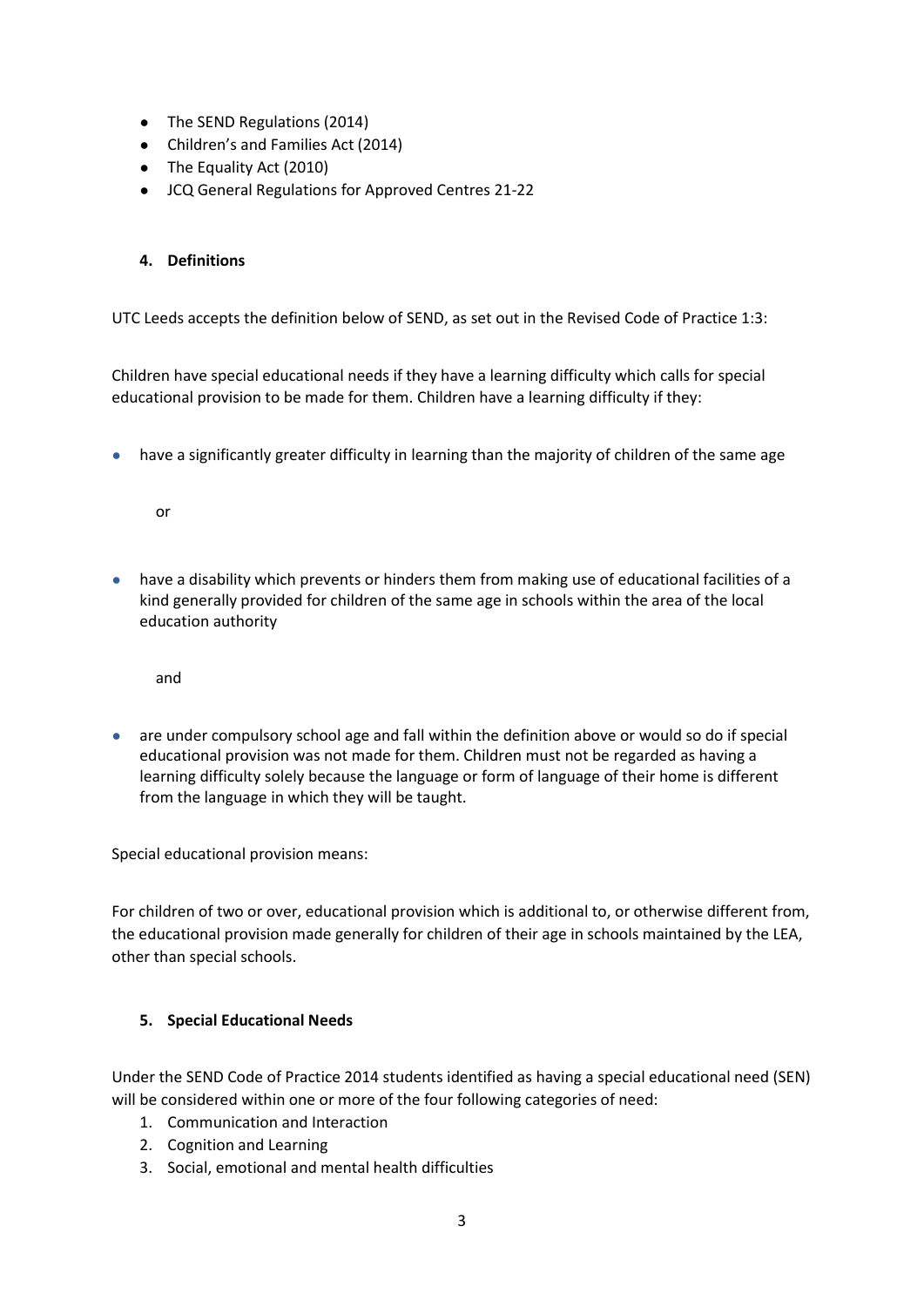4. Sensory and/or Physical needs

#### **6. Roles and Responsibilities**

#### **Designated Roles**

The person with strategic responsibility for SEND in UTC Leeds is the Principal.

The Governors with responsibility for SEND are: Roz Wyatt-Millington

The designated SENCO for the academic year 2021-2022 is Sarah Ellis

#### **Governors**

The Board of Governors must ensure that:

- UTC Leeds has a policy for identifying and supporting the special education needs of learners
- There are procedures for identifying and providing for learners' special educational needs
- They have regard for the requirements of the SEND Code of Practice
- They are fully informed about SEND issues, so that they can play a major part in UTC Leeds selfreview process
- They set up appropriate staffing and funding arrangements, and UTC Leeds' work for learners with individual needs
- They, and UTC Leeds as a whole, are involved in the development and monitoring of this policy
- There is a nominated Senior Leader with responsibility for special educational needs
- SEND provision is an integral part of UTC Leeds development plan
- The quality of SEND provision is regularly monitored

#### **The Principal**

The Principal must ensure that:

- The policies and procedure adopted by UTC Leeds are fully implemented
- Learners with special educational needs join in all UTC Leeds activities alongside other pupils, as far as is reasonably practical and compatible with their needs and the efficient education of other pupils
- Parents are notified if UTC Leeds decides to make special educational provision for their child
- Sufficient resources are allocated to the management of all aspects of the inclusion agenda, including provision for pupils with SEND
- The Board of Governors is informed about SEND issues
- The implementation of this policy is monitored and reported to Governors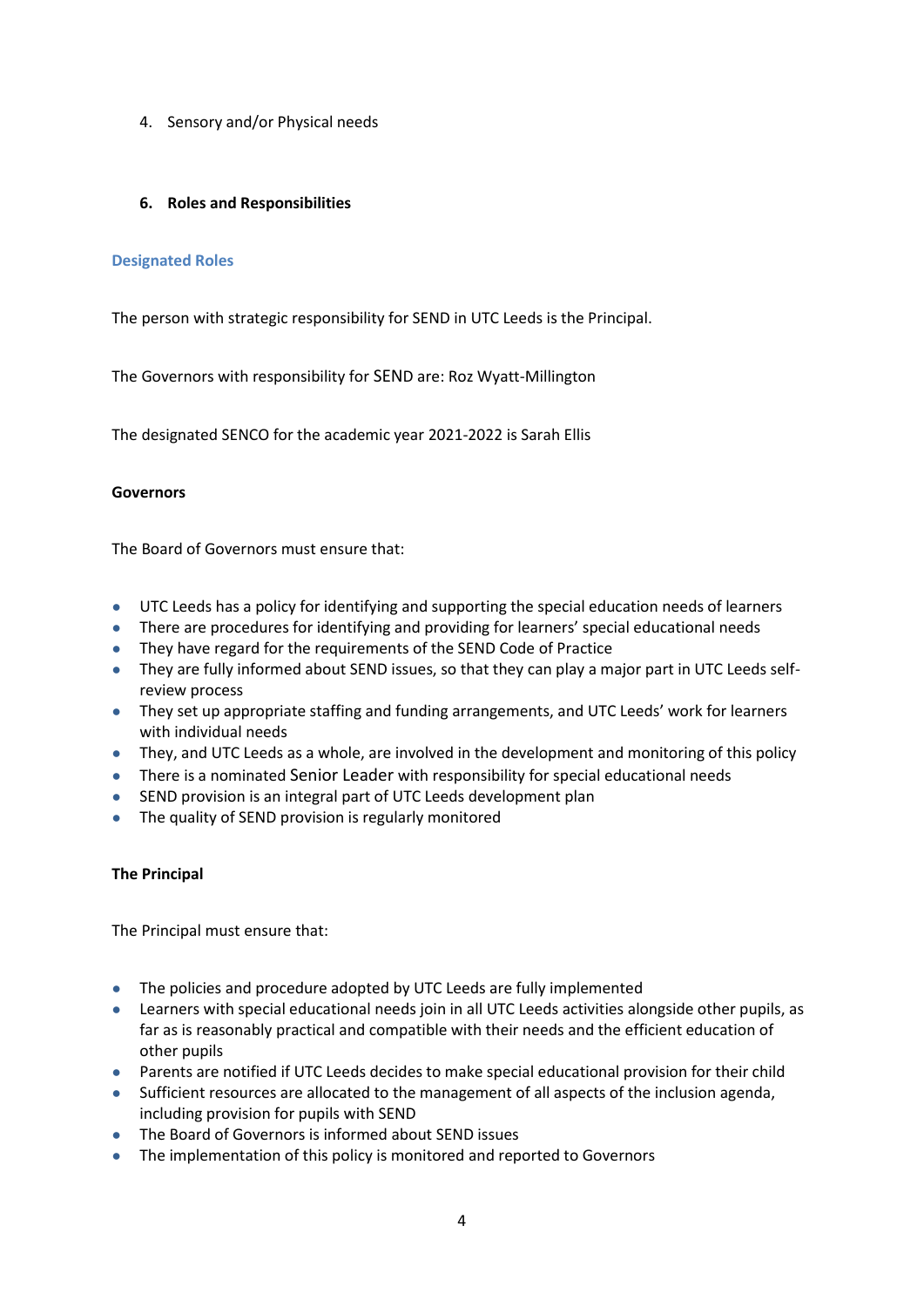## **Designated SENCO**

Sarah Ellis is the Special Educational Needs Co-ordinator and as such is responsible for:

- Overseeing the day-to-day operation of this policy
- Co-ordinating the provision for individual needs of pupils
- Ensuring that an agreed, consistent approach is adopted
- Arranging detailed assessments, observations and support of learners with special educational needs
- Overseeing the work of the Teaching Assistants and curriculum staff in devising strategies, drawing up Student Support Plans, setting targets appropriate to the individual needs of learners, and advising on appropriate resources and materials for use with learners and on the effective use of those materials
- Liaising closely with parents of learners with special educational needs so that they are aware of the strategies that are being used and are involved as partners in the process
- Liaising with outside agencies, arranging meetings, and providing a link between these agencies, class teachers and parents
- Maintaining the UTC's special educational needs register and records
- Assisting in the monitoring and evaluation of progress of learners with SEND through the use of existing UTC Leeds assessment information
- Contributing to the in-service training of staff in working with learners with specific needs
- Ensuring that all staff are given any necessary information in relation to behaviour management and other issues for particular learners
- Liaise with the SENCOs in feeder schools/post 16 provision to ensure smooth transition
- Be responsible for the administrative processes surrounding students with SEND

## **Teachers**

All teachers in UTC Leeds are teachers of learners with special educational needs and as such as UTC Leeds adopts a whole school approach involving all staff adhering to a model of good practice. Teachers must ensure that they:

- Are fully aware of this policy and the procedures for identifying, assessing and making provision for learners with SEND
- Are aware of the individual needs, including any SEN, of all learners they teach
- Include all learners in lessons, providing an appropriately differentiated curriculum
- Draw on the SENCO, Behaviour Support Worker and TAs for advice on assessment and strategies to support inclusion
- Give appropriate feedback to enable progress to be monitored and effective reviews to take place

## **Teaching Assistants (TAs) and Behaviour Support Workers**

TAs **and Behaviour Support Workers** will work in class or with small groups or individual students and must ensure that they: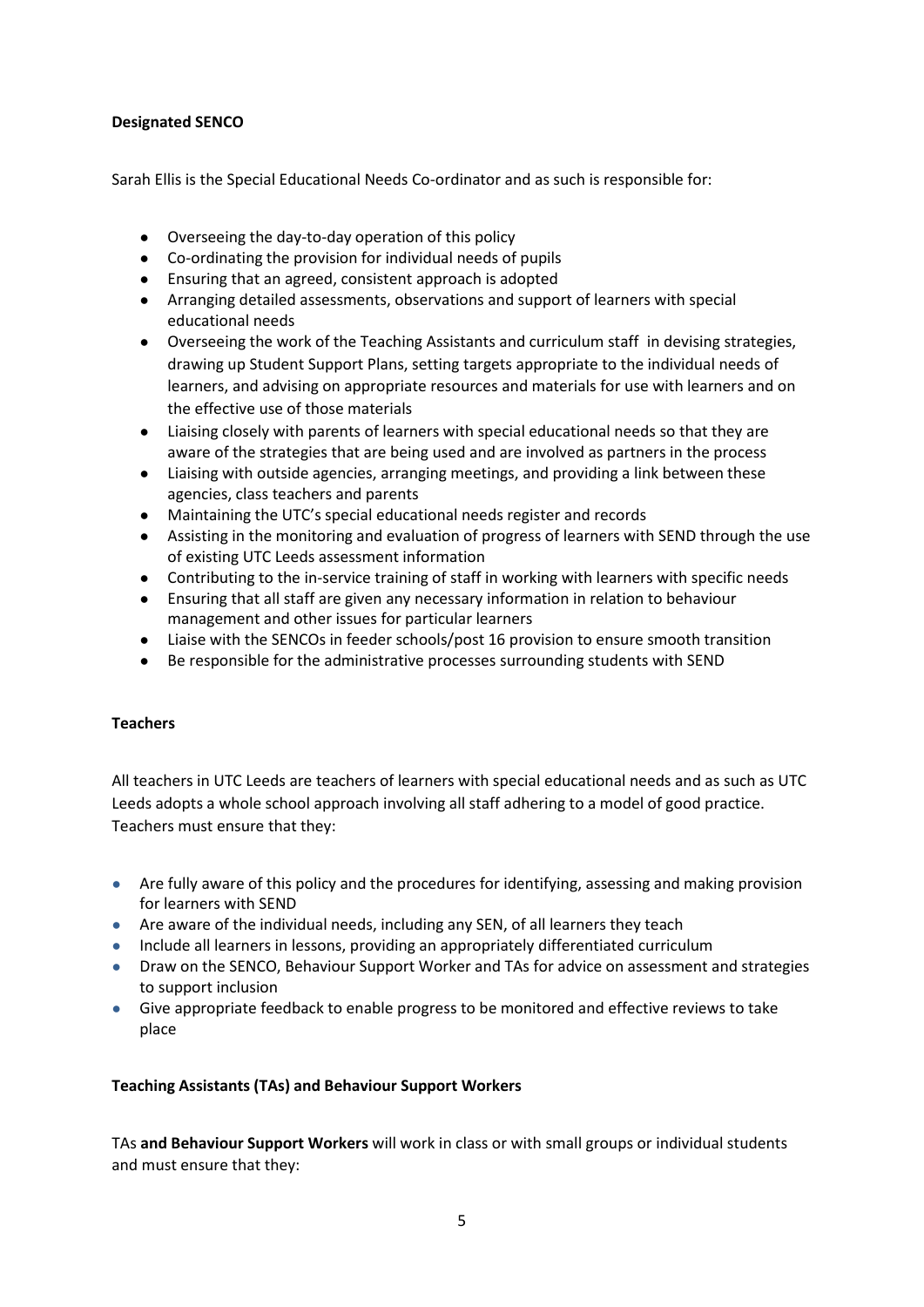- Make themselves aware of the UTC Leeds policy for special educational needs and procedures for identification, monitoring and supporting learners with specific needs
- Are fully conversant with the individual needs of all of their students
- Contribute as required to any review process
- Raise any concerns with the Assistant Principal, SENCO or curriculum staff as they arise

## **7. Admission and Inclusion**

Inclusion is regarded as crucial to the policy. UTC Leeds operates an equal opportunities policy for children with special educational needs who are afforded the same rights as other children. This includes both those children with Education, Health and Care plans and those without.

UTC Leeds will ensure that pupils with SEND are admitted on an equal basis with others in accordance with its admissions policy. Where a local authority proposes to name UTC Leeds in an Education, Health and Care Plan, it must give UTC Leeds written notice. Within 15 days of receipt of the LA's notice that it proposes to name UTC Leeds in a statement, UTC Leeds must consent to being named, except where admitting the learners would be incompatible with the provision of efficient education for other learners; and where no reasonable steps may be made to secure compatibility. Students with an EHCP, where UTC Leeds is named on the EHCP, will be offered a place prior to the allocation of places for other students.

In deciding whether a learner's inclusion would be incompatible with the efficient education of other children, UTC Leeds must have regard to the relevant guidance issued by the Secretary of State to maintained schools.

If UTC Leeds determines that admitting the child would be incompatible with the provision of efficient education, it must, within 15 days of receipt of the LAs notice, notify the LA in writing that it does not agree that UTC Leeds should be named in the learner's statement. Such notice must set out all the facts and matters UTC Leeds relies upon in support of its contention that: (a) admitting the learner would be incompatible with efficiently educating other learners; and (b) UTC Leeds cannot take reasonable steps to secure this compatibility.

Where a student with a Statement is admitted and the placement breaks down, UTC Leeds will hold an emergency annual review of the EHCP and invite the SEN officer from Leeds Local authority. UTC Leeds will do all it can working in partnership with the relevant LA to secure an alternative placement

Full details of the ensuing process are located in the admissions policy which is available from UTC Leeds or on the website.

## **8. Specialist Provision**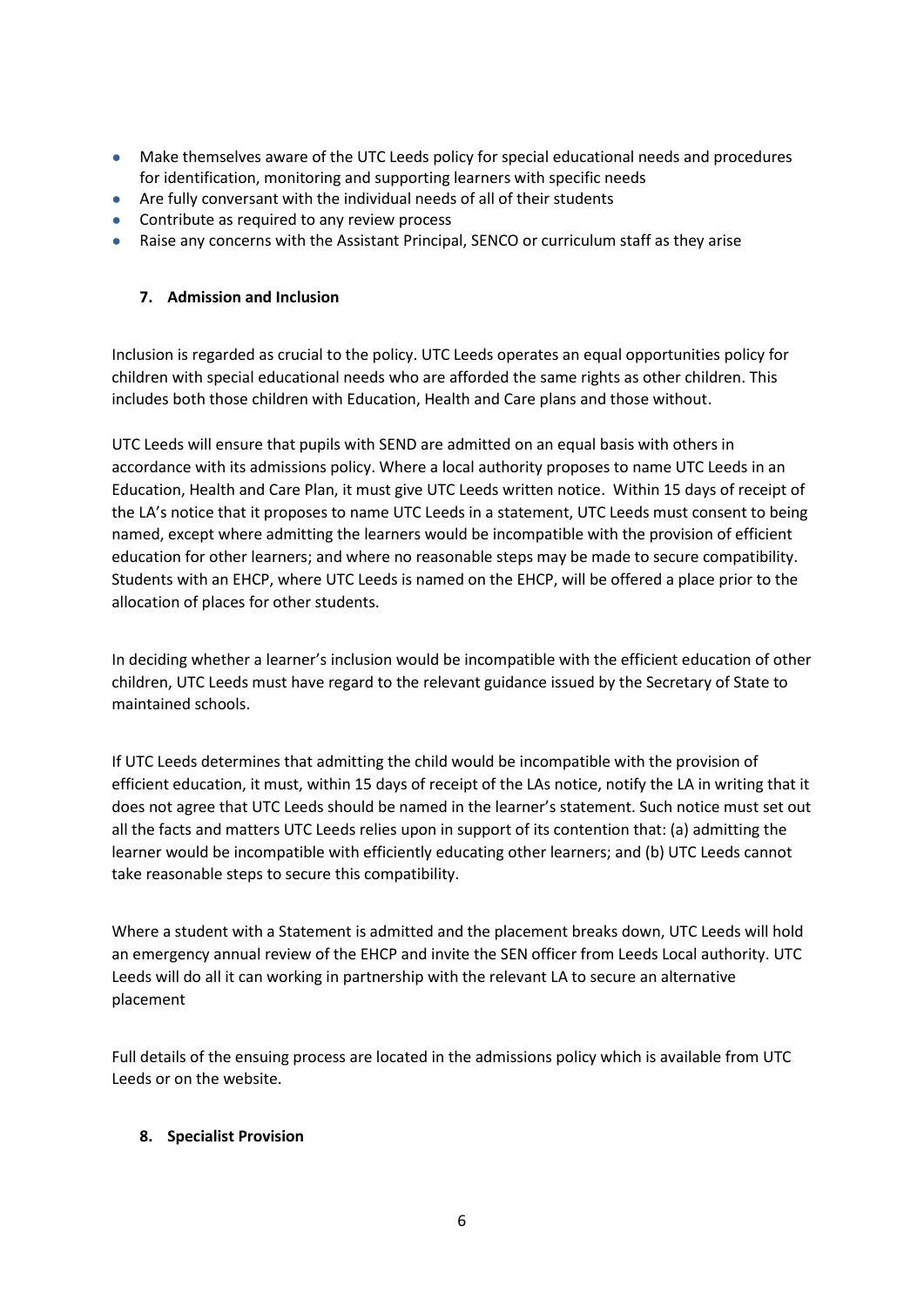UTC Leeds is compliant with the Disability Discrimination Act 1995

## **9. Curriculum Access**

UTC Leeds curriculum will be made available for all pupils. Where pupils have special educational needs, a graduated response will be adopted. UTC Leeds will, in other than exceptional cases, make full use of classroom and school resources before drawing on external support. The curriculum will be differentiated to meet the needs of individual students. Teaching styles and flexible groups will reflect this approach including the use of individual, small group or whole class contexts.

The provision for pupils with special educational needs will match the nature of their individual needs; teachers, tutors and the SENCO will keep regular records of the learners' special educational needs, the action taken and the outcomes.

Schemes of work and Group Profiles will reflect whole school approaches to teaching and learning and will take account of special educational needs. Curriculum tasks and activities may be broken down into a series of small and achievable steps for learners who have marked learning difficulties. All supervisory staff involved in student support during break, lunchtime and enrichment will be made fully aware of the individual needs of learners and trained appropriately.

## **10. Procedures – A Graduated Response**

## **Identification and Assessment**

UTC Leeds will use a range of methods to identify and assess the progress and needs of learners. This will include:

- Transition information from application form and previous school
- Information from parents
- Information from external agencies
- Prior data from external measures
- Internal CATS and reading tests
- On-going monitoring and tracking systems
- Information from staff including reports, reviews and referrals
- Progress Check Data

#### **Graduated Intervention**

UTC Leeds will develop a provision map of opportunities and strategies for intervention. Individual intervention plans will be determined based on provision mapping and progress check data.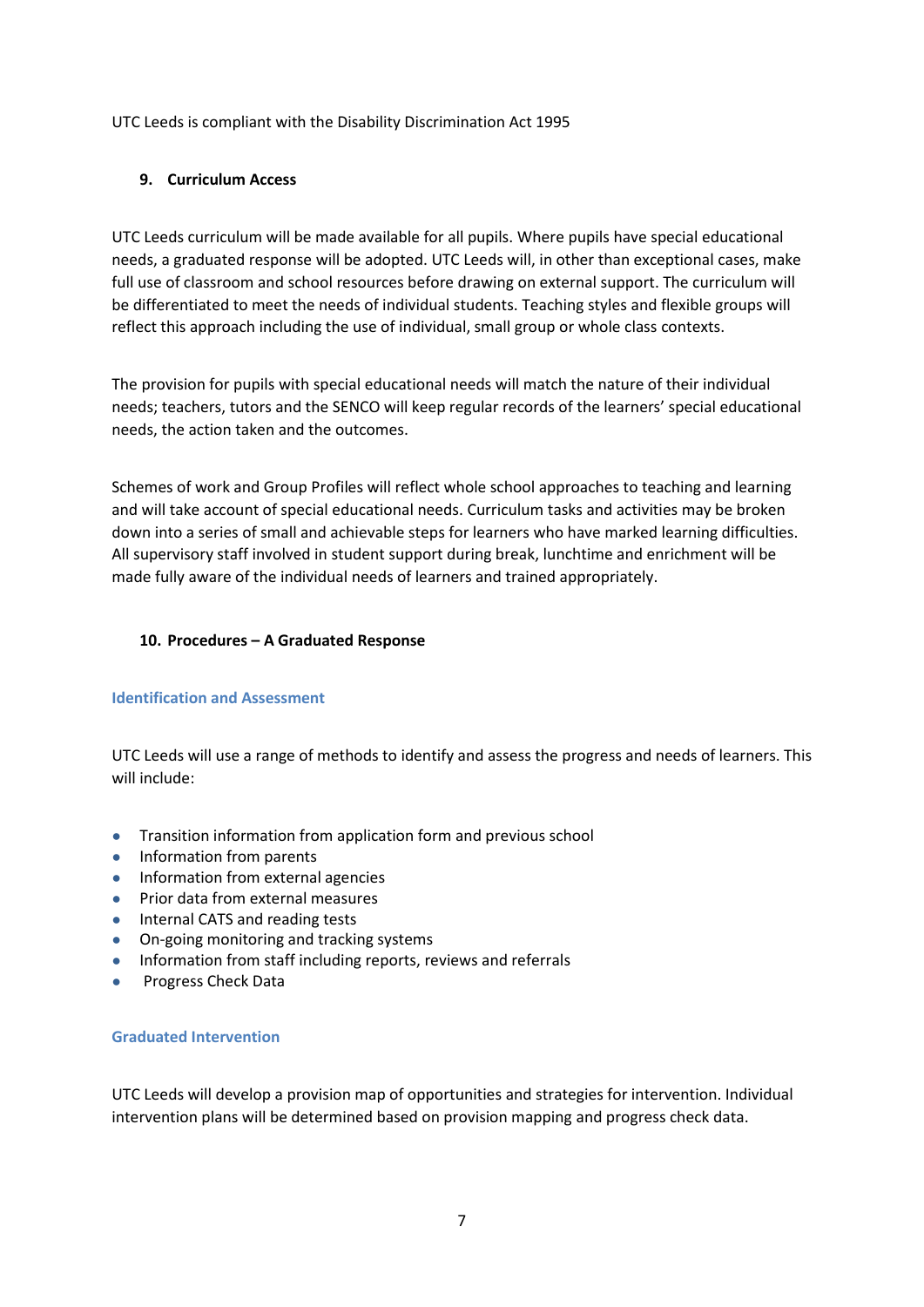- **General intervention strategies for all**: Curriculum Leaders and teachers will ensure that schemes of work are differentiated and incorporate different learning styles. They will make use of the ICT equipment and vary outcomes of each lesson accordingly. They will be required to set and monitor targets, discuss difficulties with the SENCO and refer any student who is not making progress.
- **Intervention** : Where a student fails to make the expected progress and shows signs of difficulty in some of the following areas : acquiring literacy and numeracy skills; presenting social, emotional and mental health difficulties; has sensory or physical problems; or communication or interaction difficulties, we will place the student UTC Leeds Special Needs Register and support that is additional to and different from the differentiated curriculum will be provided through an Student Support Plan in a range of ways including:
	- Catch up sessions during intervention, profile team or additional option time
	- Alternative classroom organisation and management
	- Additional literacy or numeracy sessions
	- TA/Behaviour Support Worker support during lessons
	- Withdrawal from group for individual support
	- Use of specialist equipment
- If a student does not make the expected progress despite the provision put in place at Intervention level, advice will be sought from the appropriate support services (see section 11)
- A Statement of Education Need (Formal Assessment): If progress is still not achieved despite intervention, the student may be assessed in line with the LA guidance with a view to initiating an EHCP. The appropriate Local Authority forms will be used for recording and referral as necessary.

#### **11. Monitoring and Evaluating Learner Progress**

All students' progress will be monitored through the normal process of on-going formative and summative assessment. In addition to this the following reviews will take place for students placed on UTC Leeds SEN Register:

- EHCP : Students with EHCPs will have an annual review as required by legislation which will involve learners, parents and appropriate representation from UTC Leeds and other agencies.
- Non EHCP: (K Code) These students will all have at least one review during an academic year involving the SENCO, tutor, students and parents. When required, reviews will be held biannually or termly.

Further provision mapping will take place as required during each review.

#### **12. Access arrangements and reasonable adjustments**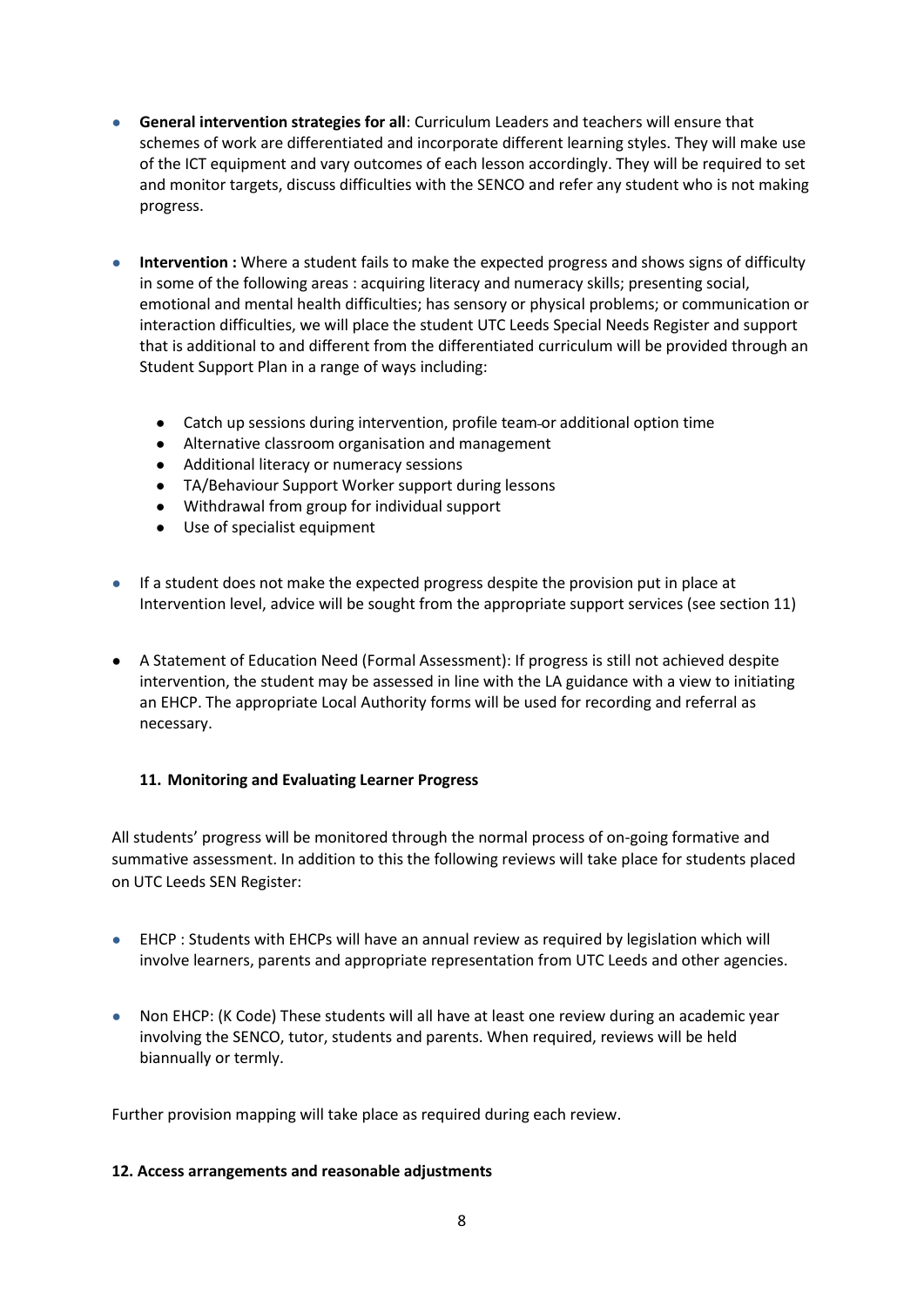UTC Leeds recognises its duties towards disabled students as defined under the terms of the Equality Act 2010. This includes a duty to explore and provide access to suitable courses, submit applications for reasonable adjustments and make reasonable adjustments to the service the school provides to disabled candidates.

- The SENCO will complete a support assessment which details the appropriate picture of need and demonstrates the normal way of working for a student. The SENCO will then identify the need for and request exams access arrangements.
- The SENCO will work with the exams officer to implement access arrangements
- The SENCO will ensure that where a student with a learning difficulty requires an assessment of his/her needs, he/she is assessed by an appropriately qualified assessor as appointed by the head of centre. (Education Guidance Service [http://www.egs.org.uk](http://www.egs.org.uk/)) Evidence of the assessor's qualification(s) and DBS must be obtained before he/she assesses candidates;
- The SENCO will submit any applications for access arrangements, reasonable adjustments and modified papers by the JCQ published deadline ensuring that appropriate documentary evidence (including Form 8, support assessment, data protection form) is held on file for inspection.

## **12. Record Keeping**

Detailed records will be kept of all student progress and all additional provision made to address their SEN. Those students receiving support will be identified on the special educational needs register.

#### **13. Liaison and Other Support Services**

As far as is practicably possibly, the SENCO will liaise with the feeder schools for students with special educational needs to ensure that the transition is as smooth as possible. This will also allow the SENCO to gather as much information as possible to help arrange the required provision.

UTC Leeds hold an agreement with the local authority to buy into traded services as required to ensure that appropriate provision and arrangements can be made. The following external agencies are available for support as required for students:

- SENIT
- Complex Needs Team
- SENSAP
- Educational Psychology Service
- The Hearing Impaired Service (DAHIT)
- Occupational Therapy Service
- School Nursing Team
- Visual Impairment Team (VIT)
- Child Adolescent Mental Health Service (CAMHs)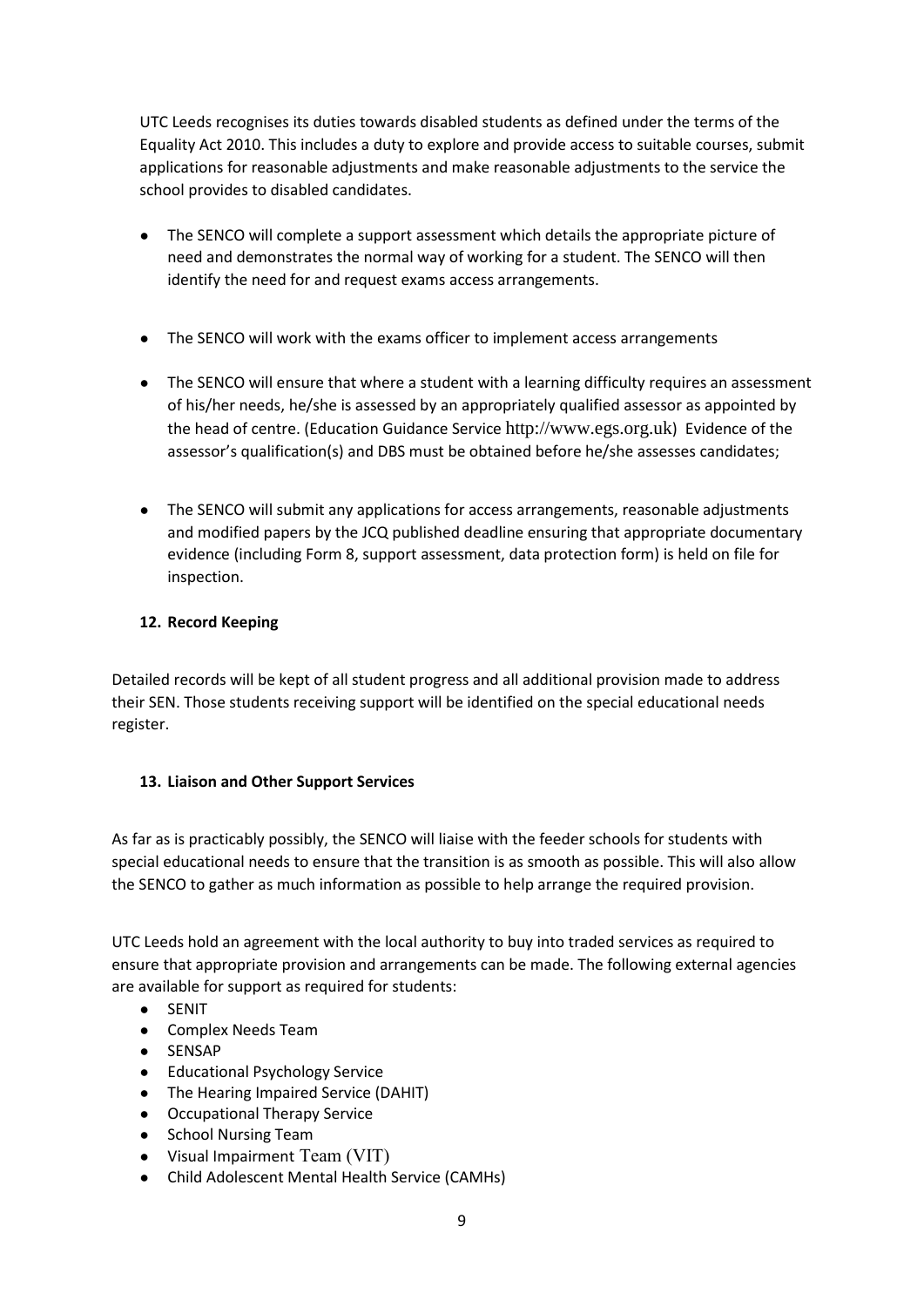- Behaviour Improvement Team (BIT)
- Children's Social Work Services (CSWS)
- Speech, Language and Communication Therapy Service
- JESS Cluster
- STARS team (ASC)

#### **14. Managing Parental Complaints**

With regard to special educational needs provision and arrangements parents who have queries or concerns should contact Sarah Ellis SENCO, who will ensure a response is received within 3 days. It is the intention of UTC Leeds to maintain open and regular communication with parents at all times to ensure that all provision and arrangements receive full parental support and agreement. If parents are not satisfied with the outcome of such discussions, then they should pursue UTC Leeds via the complaints procedure as detailed in the policy located on UTC Leeds website.

## **15. Training and development**

Training requirements for all staff will be identified within UTC Leeds plans for development in conjunction with an analysis of the needs of students at UTC Leeds. This will be enhanced by outcomes from the line management and performance management processes. All staff will receive a special educational needs awareness session as part of their induction programme, targeted towards the needs of the cohort of students at UTC Leeds.

It is acknowledged that there will be occasions where bespoke training is required to support students with specific conditions or needs of an individual student; this will be arranged by liaising with the appropriate external agencies.

In addition to that described above, training sessions will be held throughout each academic year to maintain an on-going awareness of strategies for supporting learners with special needs.

## **16. Parental Partnerships**

Parental involvement in supporting and encouraging students with special needs is actively sought at all stages of the process from referral to assessment through to review as it is a crucial factor in achieving success. Parents are encouraged to raise any concerns by contacting the SENCO. Parents will be kept informed consistently in accordance with the recommendations of the Code of Practice.

## **17. Student Participation**

Students will be encouraged to participate fully in decisions made regarding their education and as such all students, regardless of their particular circumstance, will be invited to meetings where their needs, potential provision and any arrangements are being discussed. There will also be